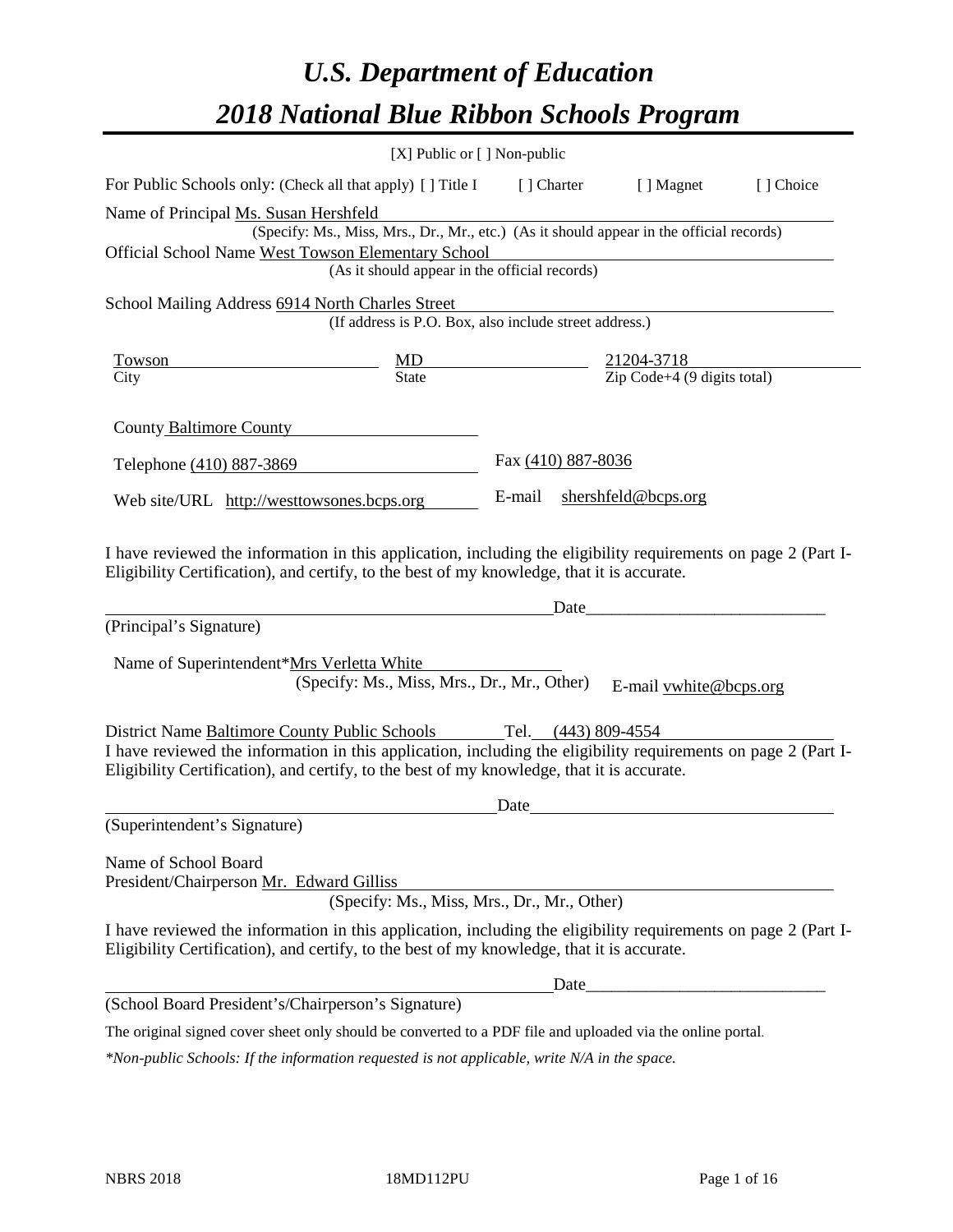The signatures on the first page of this application (cover page) certify that each of the statements below, concerning the school's eligibility and compliance with U.S. Department of Education and National Blue Ribbon Schools requirements, are true and correct.

- 1. The school configuration includes one or more of grades K-12. (Schools on the same campus with one principal, even a K-12 school, must apply as an entire school.)
- 2. All nominated public schools must meet the state's performance targets in reading (or English language arts) and mathematics and other academic indicators (i.e., attendance rate and graduation rate), for the all students group and all subgroups, including having participation rates of at least 95 percent using the most recent accountability results available for nomination.
- 3. To meet final eligibility, all nominated public schools must be certified by states prior to September 2018 in order to meet all eligibility requirements. Any status appeals must be resolved at least two weeks before the awards ceremony for the school to receive the award.
- 4. If the school includes grades 7 or higher, the school must have foreign language as a part of its curriculum.
- 5. The school has been in existence for five full years, that is, from at least September 2012 and each tested grade must have been part of the school for the past three years.
- 6. The nominated school has not received the National Blue Ribbon Schools award in the past five years: 2013, 2014, 2015, 2016, or 2017.
- 7. The nominated school has no history of testing irregularities, nor have charges of irregularities been brought against the school at the time of nomination. The U.S. Department of Education reserves the right to disqualify a school's application and/or rescind a school's award if irregularities are later discovered and proven by the state.
- 8. The nominated school has not been identified by the state as "persistently dangerous" within the last two years.
- 9. The nominated school or district is not refusing Office of Civil Rights (OCR) access to information necessary to investigate a civil rights complaint or to conduct a district-wide compliance review.
- 10. The OCR has not issued a violation letter of findings to the school district concluding that the nominated school or the district as a whole has violated one or more of the civil rights statutes. A violation letter of findings will not be considered outstanding if OCR has accepted a corrective action plan from the district to remedy the violation.
- 11. The U.S. Department of Justice does not have a pending suit alleging that the nominated school or the school district as a whole has violated one or more of the civil rights statutes or the Constitution's equal protection clause.
- 12. There are no findings of violations of the Individuals with Disabilities Education Act in a U.S. Department of Education monitoring report that apply to the school or school district in question; or if there are such findings, the state or district has corrected, or agreed to correct, the findings.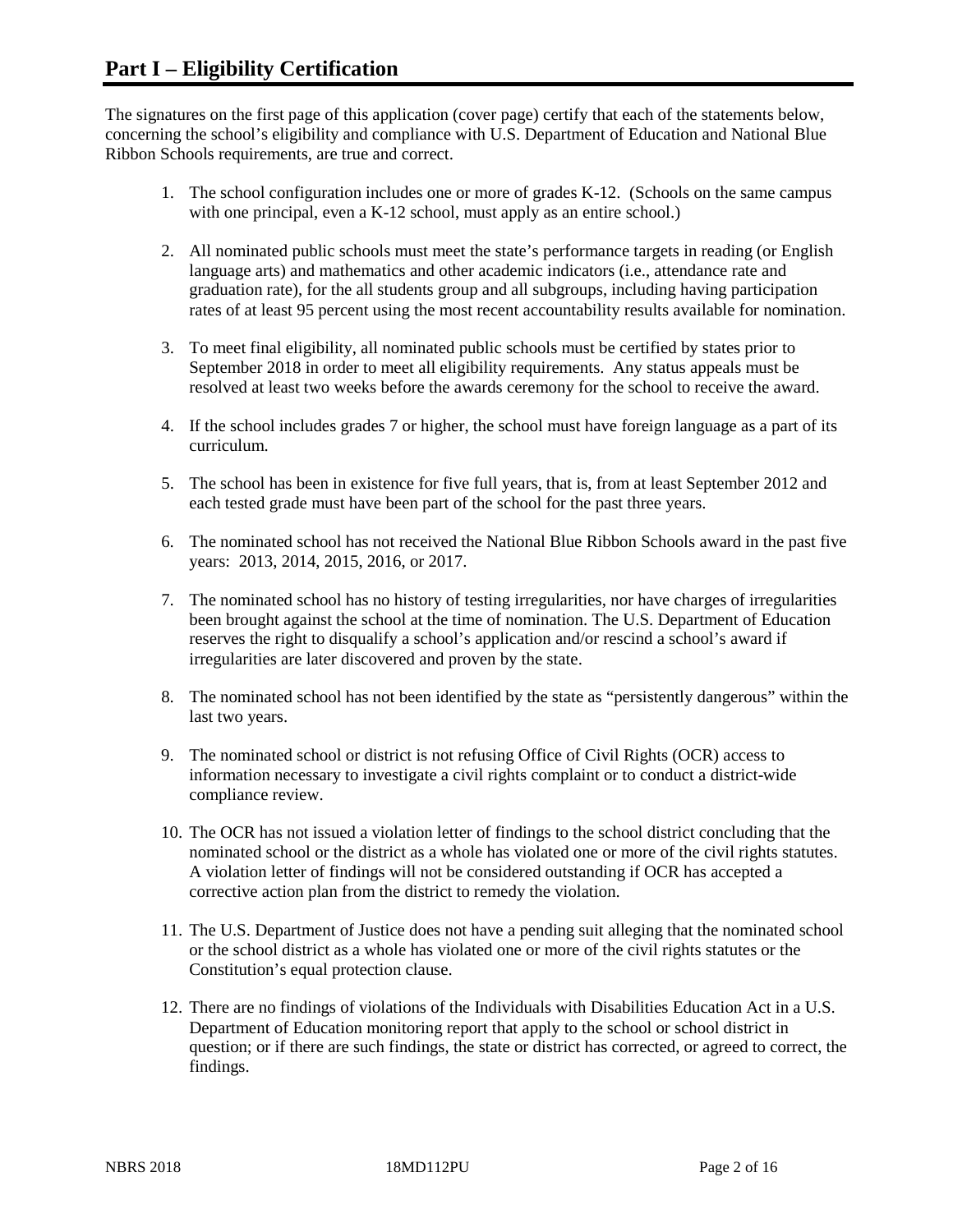# **PART II - DEMOGRAPHIC DATA**

#### **Data should be provided for the most recent school year (2017-2018) unless otherwise stated.**

#### **DISTRICT**

1. Number of schools in the district 109 Elementary schools (includes K-8) (per district designation): 29 Middle/Junior high schools 28 High schools 3 K-12 schools

169 TOTAL

**SCHOOL** (To be completed by all schools)

2. Category that best describes the area where the school is located:

[] Urban or large central city [X] Suburban [] Rural or small city/town

3. Number of students as of October 1, 2017 enrolled at each grade level or its equivalent in applying school:

| Grade                           | # of         | # of Females | <b>Grade Total</b> |
|---------------------------------|--------------|--------------|--------------------|
|                                 | <b>Males</b> |              |                    |
| <b>PreK</b>                     | 0            | $\Omega$     | 0                  |
| K                               | 42           | 33           | 75                 |
| $\mathbf{1}$                    | 50           | 42           | 92                 |
| 2                               | 47           | 35           | 82                 |
| 3                               | 45           | 41           | 86                 |
| 4                               | 39           | 37           | 76                 |
| 5                               | 35           | 57           | 92                 |
| 6                               | $\theta$     | 0            | $\Omega$           |
| 7                               | 0            | 0            | 0                  |
| 8                               | 0            | 0            | 0                  |
| 9                               | 0            | 0            | 0                  |
| 10                              | 0            | 0            | 0                  |
| 11                              | 0            | 0            | 0                  |
| 12 or higher                    | 0            | 0            | 0                  |
| <b>Total</b><br><b>Students</b> | 258          | 245          | 503                |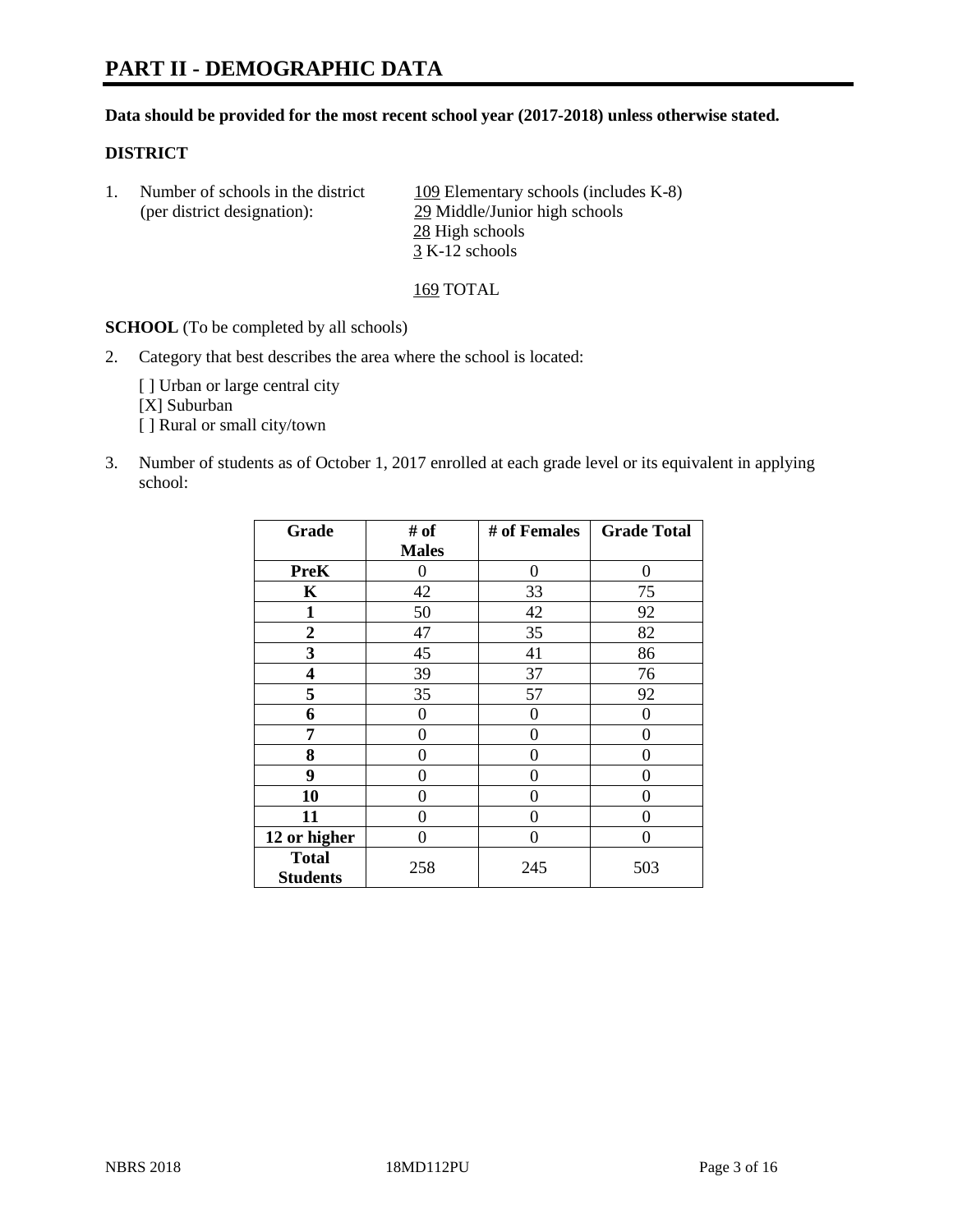the school: 10 % Asian

4. Racial/ethnic composition of  $\qquad 0\%$  American Indian or Alaska Native 5 % Black or African American 4 % Hispanic or Latino 0 % Native Hawaiian or Other Pacific Islander 73 % White 7 % Two or more races **100 % Total**

(Only these seven standard categories should be used to report the racial/ethnic composition of your school. The Final Guidance on Maintaining, Collecting, and Reporting Racial and Ethnic Data to the U.S. Department of Education published in the October 19, 2007 *Federal Register* provides definitions for each of the seven categories.)

5. Student turnover, or mobility rate, during the 2016 – 2017 school year: 8%

If the mobility rate is above 15%, please explain.

This rate should be calculated using the grid below. The answer to (6) is the mobility rate.

| <b>Steps For Determining Mobility Rate</b>         | Answer |
|----------------------------------------------------|--------|
| (1) Number of students who transferred to          |        |
| the school after October 1, 2016 until the         | 30     |
| end of the 2016-2017 school year                   |        |
| (2) Number of students who transferred             |        |
| <i>from</i> the school after October 1, 2016 until | 13     |
| the end of the 2016-2017 school year               |        |
| (3) Total of all transferred students [sum of      | 43     |
| rows $(1)$ and $(2)$ ]                             |        |
| (4) Total number of students in the school as      |        |
| of October 1, 2016                                 | 517    |
| (5) Total transferred students in row (3)          |        |
| divided by total students in row (4)               | 0.08   |
| $(6)$ Amount in row $(5)$ multiplied by 100        | 8      |

6. English Language Learners (ELL) in the school:  $5\%$ 

26 Total number ELL

Specify each non-English language represented in the school (separate languages by commas): Spanish, Chinese, Turkish, Hindi, Vietnamese, Arabic, Japanese, Mandarin

7. Students eligible for free/reduced-priced meals: 6% Total number students who qualify: 29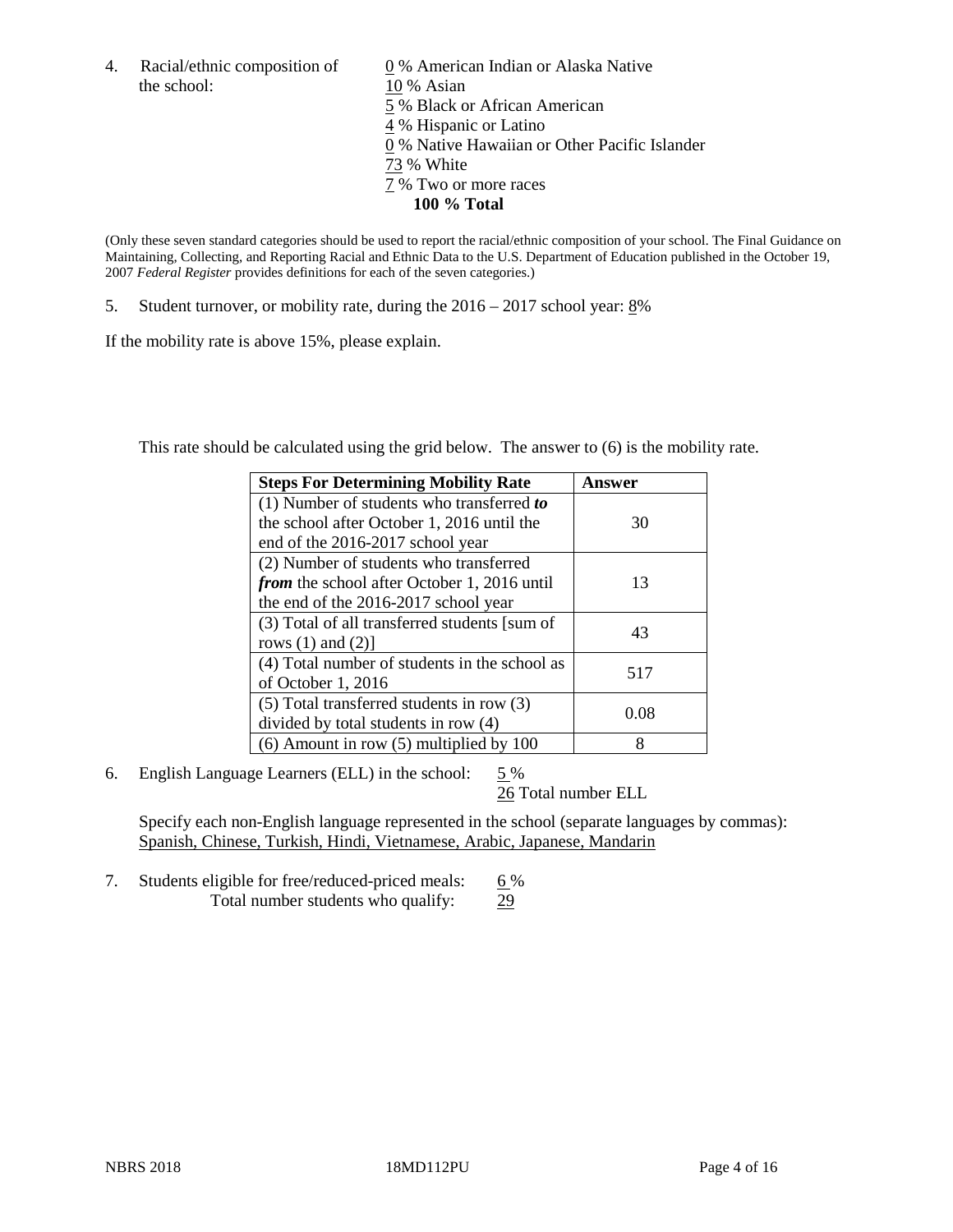40 Total number of students served

Indicate below the number of students with disabilities according to conditions designated in the Individuals with Disabilities Education Act. Do not add additional conditions. It is possible that students may be classified in more than one condition.

| 5 Autism                   | 0 Multiple Disabilities                 |
|----------------------------|-----------------------------------------|
| 0 Deafness                 | 0 Orthopedic Impairment                 |
| 0 Deaf-Blindness           | 3 Other Health Impaired                 |
| 10 Developmentally Delayed | 5 Specific Learning Disability          |
| 0 Emotional Disturbance    | 17 Speech or Language Impairment        |
| 0 Hearing Impairment       | 0 Traumatic Brain Injury                |
| 0 Intellectual Disability  | 0 Visual Impairment Including Blindness |

- 9. Number of years the principal has been in her/his position at this school:  $8$
- 10. Use Full-Time Equivalents (FTEs), rounded to nearest whole numeral, to indicate the number of school staff in each of the categories below:

|                                                                                                                                                                                                                                | <b>Number of Staff</b>      |
|--------------------------------------------------------------------------------------------------------------------------------------------------------------------------------------------------------------------------------|-----------------------------|
| Administrators                                                                                                                                                                                                                 | $\mathcal{D}_{\mathcal{L}}$ |
| Classroom teachers including those<br>teaching high school specialty<br>subjects, e.g., third grade teacher,<br>history teacher, algebra teacher.                                                                              | 23                          |
| Resource teachers/specialists/coaches<br>e.g., reading specialist, science coach,<br>special education teacher, technology<br>specialist, art teacher, etc.                                                                    | 12                          |
| Paraprofessionals under the<br>supervision of a professional<br>supporting single, group, or classroom<br>students.                                                                                                            | $\mathfrak{D}$              |
| Student support personnel<br>e.g., guidance counselors, behavior<br>interventionists, mental/physical<br>health service providers,<br>psychologists, family engagement<br>liaisons, career/college attainment<br>coaches, etc. | 1                           |

11. Average student-classroom teacher ratio, that is, the number of students in the school divided by the FTE of classroom teachers, e.g.,  $22:1$  22:1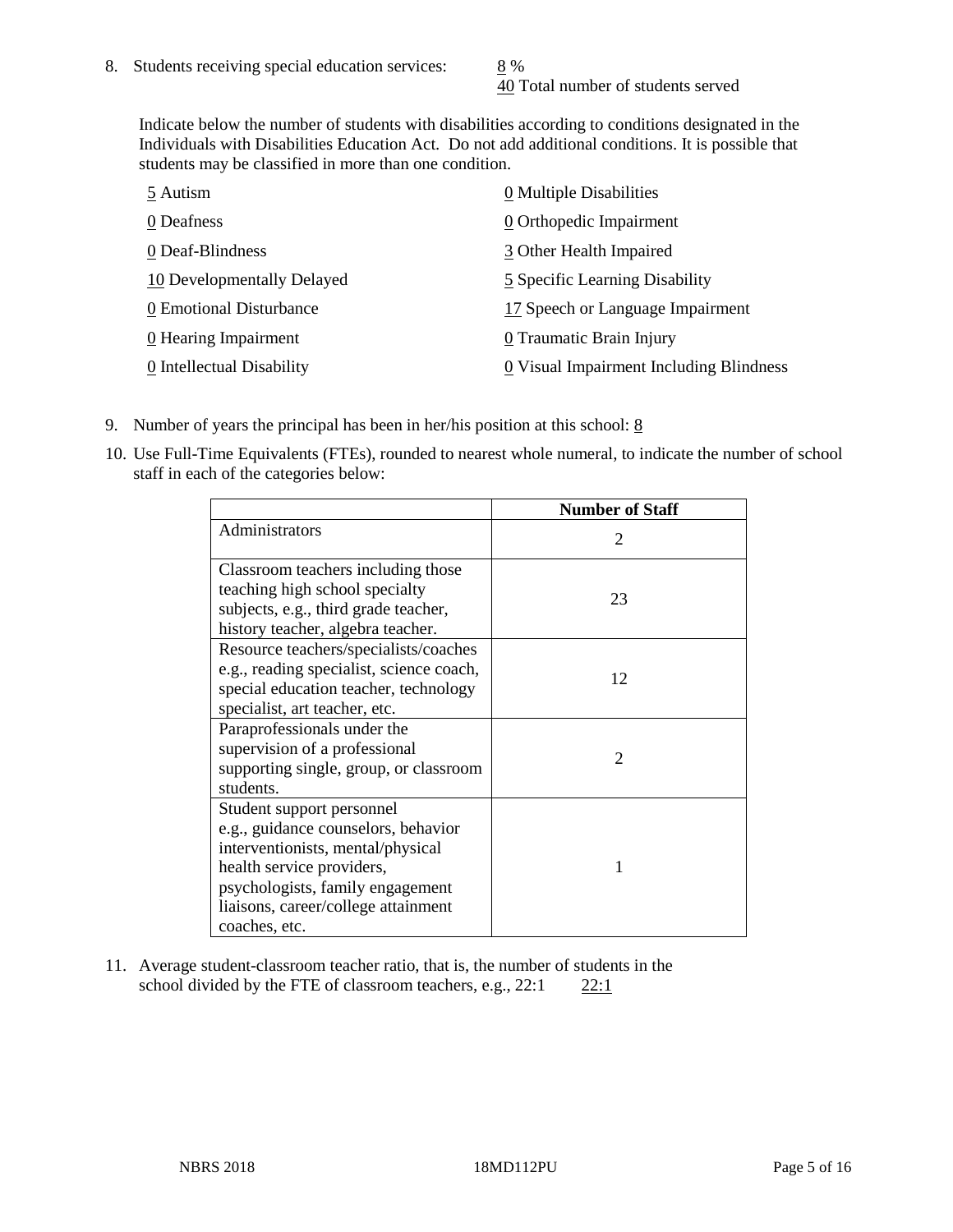12. Show daily student attendance rates. Only high schools need to supply yearly graduation rates.

| <b>Required Information</b> | 2016-2017 | $2015 - 2016$ | 2014-2015 | 2013-2014 | 2012-2013 |
|-----------------------------|-----------|---------------|-----------|-----------|-----------|
| Daily student attendance    | 96%       | 97%           | 97%       | 97%       | 96%       |
| High school graduation rate | 0%        | 0%            | 0%        | 9%        | 0%        |

#### 13. **For high schools only, that is, schools ending in grade 12 or higher.**

Show percentages to indicate the post-secondary status of students who graduated in Spring 2017.

| <b>Post-Secondary Status</b>                  |    |
|-----------------------------------------------|----|
| Graduating class size                         |    |
| Enrolled in a 4-year college or university    | 0% |
| Enrolled in a community college               | 0% |
| Enrolled in career/technical training program | 0% |
| Found employment                              | 0% |
| Joined the military or other public service   | 0% |
| Other                                         | ገ% |

14. Indicate whether your school has previously received a National Blue Ribbon Schools award. Yes No X

If yes, select the year in which your school received the award.

15. In a couple of sentences, provide the school's mission or vision statement.

The West Towson community will collaborate to empower and inspire all students to reach their greatest potential. Through a safe, authentic, and engaging learning environment, the West Towson learners will become insightful, compassionate leaders equipped to make a positive impact on our world.

16. **For public schools only**, if the school is a magnet, charter, or choice school, explain how students are chosen to attend.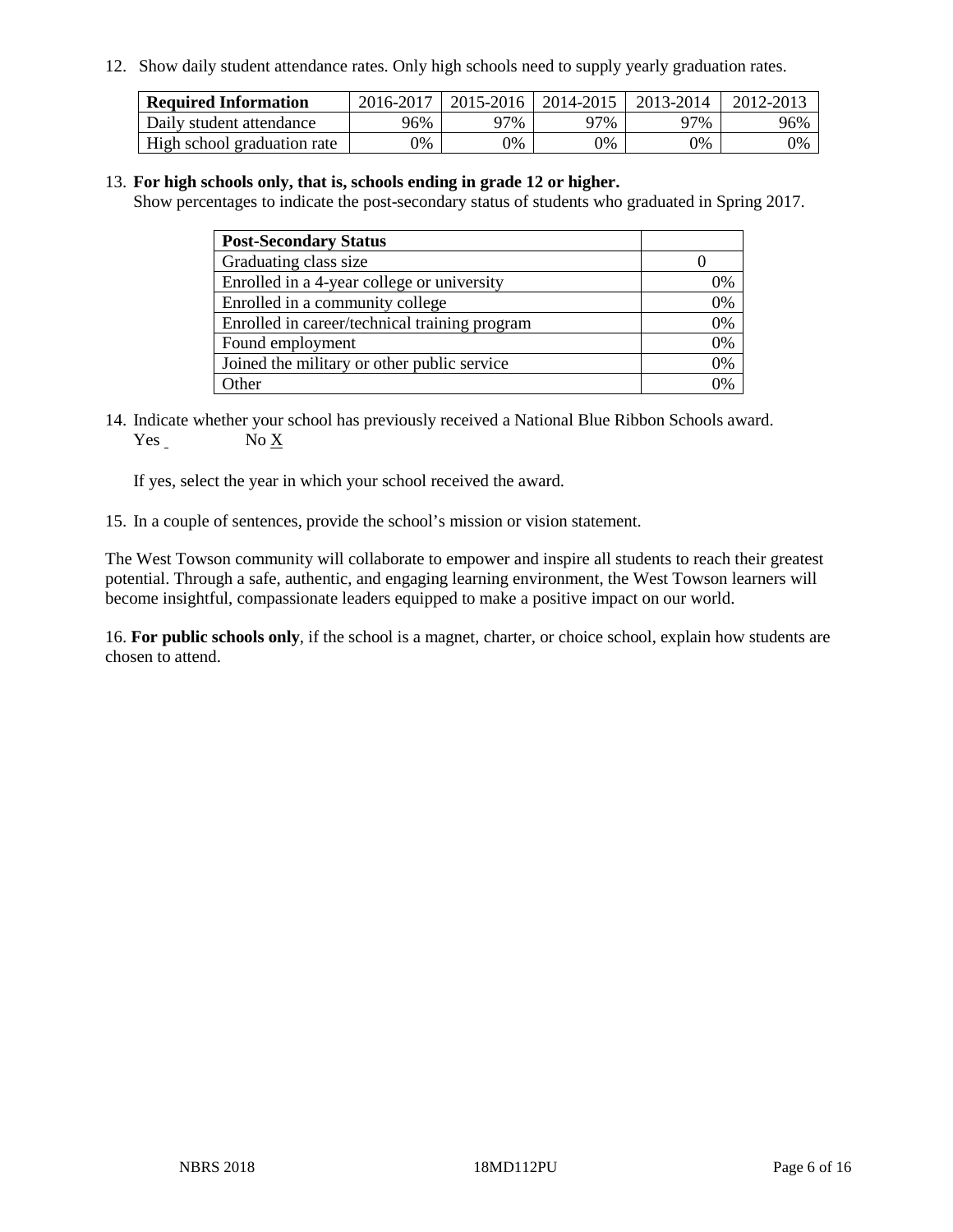# **PART III – SUMMARY**

When West Towson Elementary School opened its doors to students in 2010, the community was presented with a school that looked and felt different from other schools in the district. The design of the building was driven by the location and a focus upon environmental sustainability. The three-story building was constructed on a site containing another school, thus demanding a small footprint to provide space for playgrounds, ball fields, and storm water management bioswags. The school is capped with a green roof, offering students and staff a unique outdoor learning space. Inviting common areas provide students and staff members with a variety of instructional environments. Classrooms are filled with sunlight, ergonomic furniture, and technology to support learning. The building design was one important factor which drove the vision and mission of the school, both of which focus upon preparing the students to be successful 21st century learners and responsible citizens.

West Towson is a suburban school located in Towson, Maryland. The school services students from several communities including West Towson, parts of the Rodgers' Forge, and homes along the Falls Road Corridor. West Towson's current enrollment of 497 includes students in kindergarten through grade five. The school's minority population is 27%. Five percent of students are English language learners, speaking eight different languages. The percentage of low income and disadvantaged students is 6%. Nearly 8% of students at the school receive special education services.

West Towson provides all students with a high-quality education through consistently high academic expectations, rigorous and relevant instruction, and engaging teaching/learning activities. Student performance on the PARCC Assessment reflects scores which have improved consistently for the past three years. In 2017, 76.8% of students taking the math test and 81.5% of students taking the reading test met or exceeded expectations. Customizing instruction to address students' individual needs has led to strong performance for all students including those receiving special education services, ELL services, as well as disadvantaged students. Classroom teachers differentiate their lessons by supporting their students with data-driven flexible grouping and small group instruction. Support staff members meet with students to implement targeted intervention programs designed to accelerate learning.

Staff members at West Towson understand the important impact that a positive school climate has on student learning. The staff ensures that the students have a safe and orderly learning environment, a focus on character development, and numerous opportunities to connect to their school. Students demonstrate leadership skills through participation in the student government, the school safety program, the Character Crew, the broadcast studio, green school activities, fifth grade jobs, and advanced art.

To provide the students with a well-balanced education, a variety of initiatives supplement the school's strong academic program. West Towson students receive recognition in STEM fairs, Safe Racer competitions, math challenges, and writing contests. Student artwork is displayed in the public library, local museums, and the school system headquarters. Students have showcased their dance, vocal and instrumental talents beyond the school house walls. West Towson is a Maryland Green School, and students have worked with their teachers to design and implement projects and programs to extend their knowledge of environmental science and outdoor education. In 2014 West Towson was one of ten Baltimore County Public Schools initiating the school system's Spanish language instruction known as the "Passport Program". The program has grown and now reaches all West Towson students in grades four and five.

Families applaud West Towson for the quality of the education, opportunities to become involved in the school, and the staff members' genuine concern for each child. The school has an active and involved PTA and parent body. The PTA works collaboratively with the school to support programs which build strong home school connections. The annual Generations Day Program attracts grandparents and other special friends. The PTA's Fall Picnic and Movie Nights bring families together for social activities. The school and PTA coordinate the school's strong cultural arts program featuring the talents of artists, authors, actors, dancers, and scientists for our students. Parents volunteer in many other capacities to support learning and various school activities.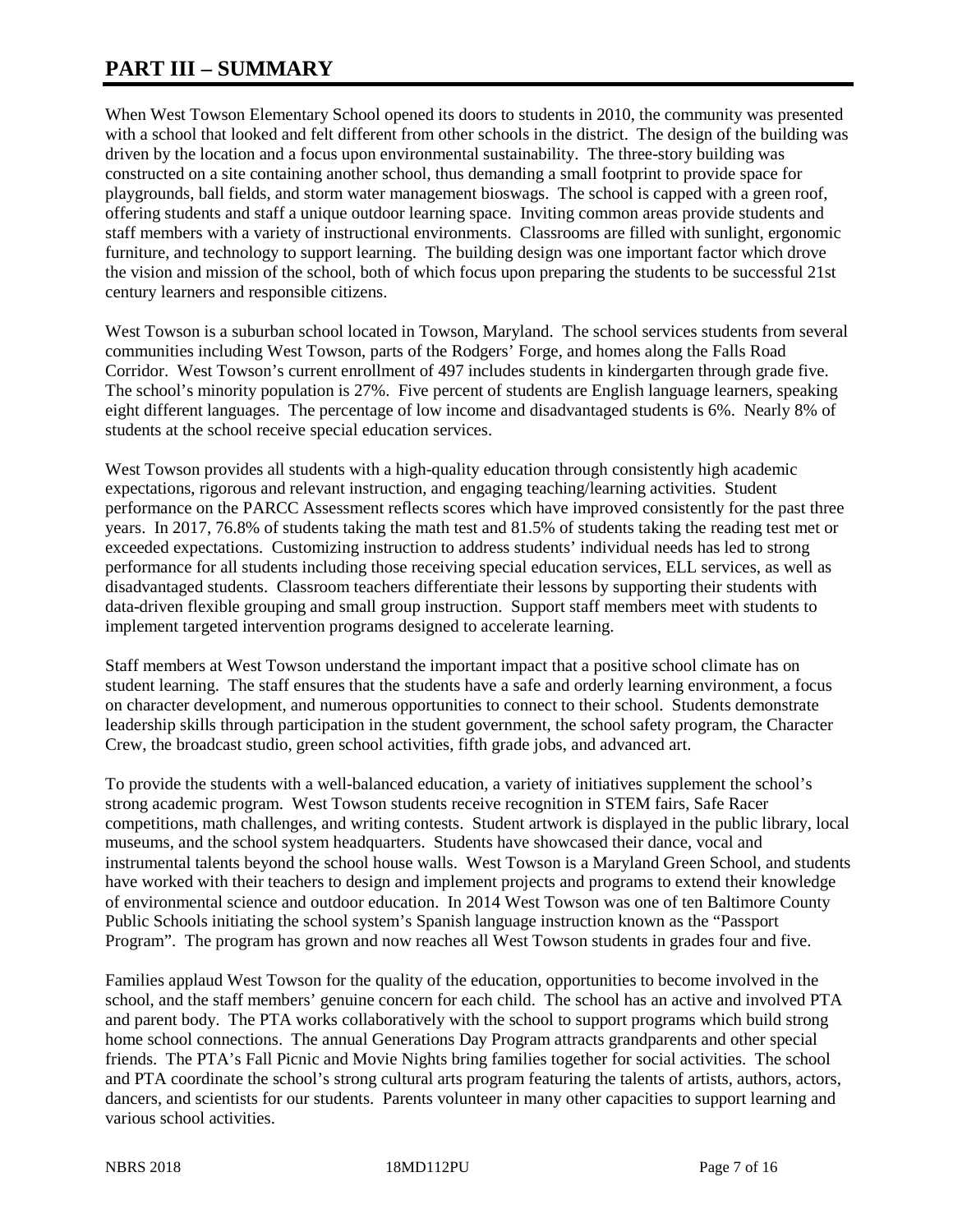The West Towson community values the importance of caring and compassion. Each year, the school participates in holiday food and toy drives. To emphasize the importance of giving back, West Towson implements the WAGS Program. The WAGS (Westies Always Give and Share) Program selects a focus country and provides activities to teach the students about the country's geography, culture, and language. Funds are raised to support one aspect of a school in the focus country. West Towson also demonstrates civic awareness through programs including the Patriot and Defender Program and Pinwheels for Peace. West Towson lives by the words "Team WTES: Every Child, Every Day". The school community collaborates to support all students to achieve academic excellence and become contributing citizens, prepared to make a difference in the global community.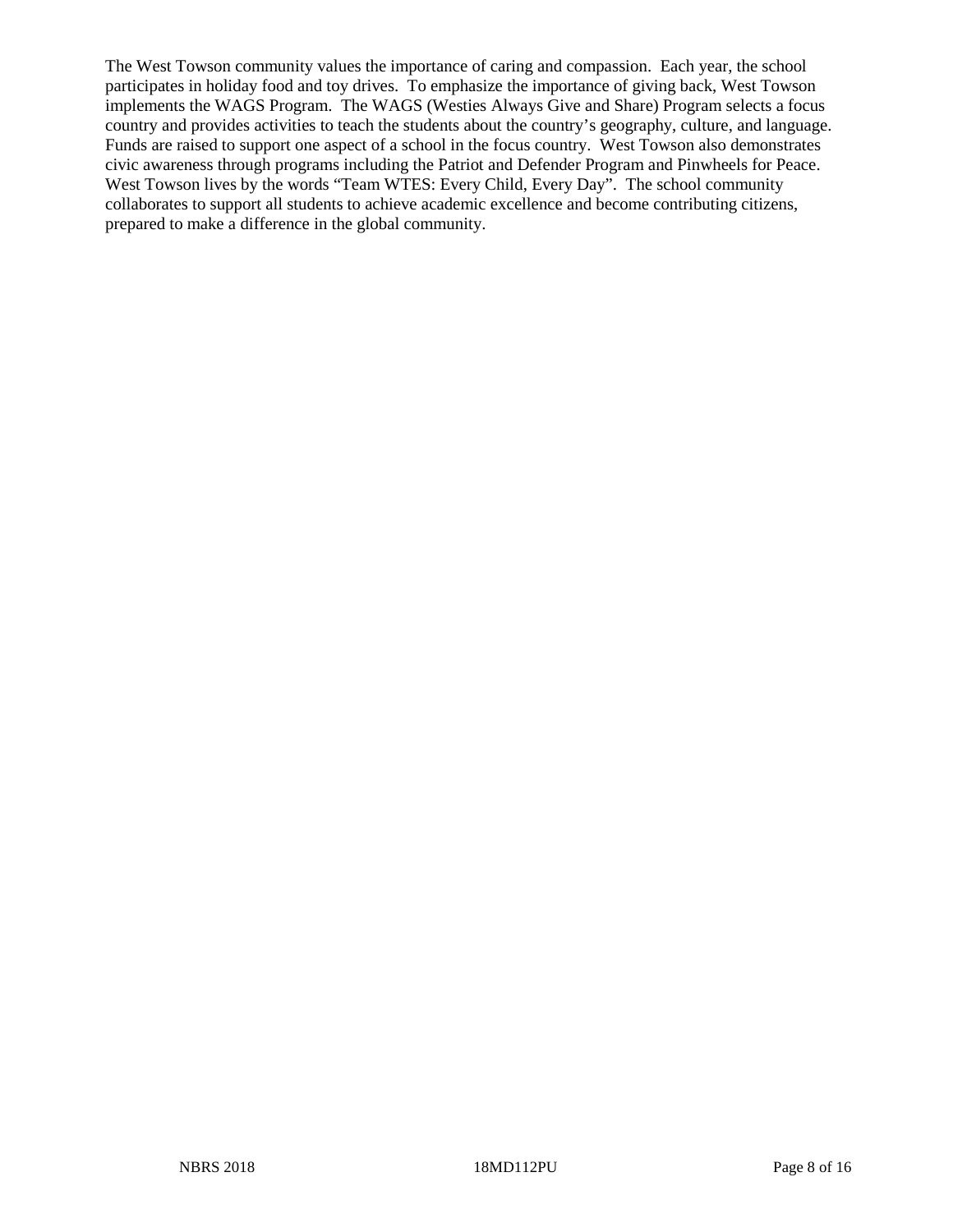# **1. Core Curriculum:**

West Towson's educational program is based upon the Common Core Standards, Next Generation Science Standards, the Maryland Curriculum Frameworks, and the Baltimore County Public Schools' curriculum. To customize instruction, teachers apply what they know about students' levels of motivation, learning strengths and needs, background knowledge, and interests to provide appropriate challenge for each student. This knowledge of each learner flows into planning for small group instruction. Literacy plays an essential role in all content areas as students think about, listen to, talk about, read about, and write about what they are learning in all subject areas.

All students participate in a daily language arts block providing a balanced literacy program. Lessons include whole class, shared learning activities to teach grade level standards-based skills, strategies, and concepts. Small group instruction is differentiated to meet various needs. Several times a week, teachers meet with small groups to provide the students with scaffolded, enriched, or accelerated pathways to the curriculum. The pathways address grade level skills but adjust the text level, approach to learning, and products to meet the needs of the group. At other times, small group instruction addresses the need to reteach, reinforce, or extend specific skills. Guided reading, lessons focusing on strategic reading practices, close reading, and literature circles are examples of the work accomplished in small groups. Resources used to implement the program include the reading anthology, leveled readers, novels, digital print, and trade books. Leveled classroom libraries offer students opportunity for self-selected, independent reading. Students reading well below grade level receive additional support from special educators or the reading specialist. Students reading well above grade level participate in novel studies. All students build their writing skills through the writers' workshop format. They write on a regular basis, and teachers meet individually or in small groups to provide mini-lessons addressing specific skills. The interactive nature of the language arts program builds students' listening skills and their ability to verbally discuss and share their knowledge and understanding. Overall, the balanced literacy framework affords teachers numerous opportunities to respond to students needs through whole group, small group, and individual instruction.

West Towson's mathematics program focuses on problem solving, communication, and critical thinking to provide a strong foundation for future mathematics learning. Math teachers focus on a specific bank of skills at each grade level in a manner that ensures that the students develop conceptual understanding and skill proficiency. Lessons challenge students to actively make meaning, connect their prior knowledge with new learning, and construct/adjust understanding through discourse and feedback. Math instruction encourages students to problem solve, reason, and think critically. Students are taught to use tools to make sense of mathematics and solve problems in different ways. In the primary grades, math workshops focus on building a strong foundation of number sense. Students facing significant challenges in mathematics receive math intervention support before school. These students may also receive support from special education staff to address gaps in skill development or to learn mathematics through a different approach. Advanced math students work in small groups to receive daily enrichment, accelerated programming, and for students working significantly above grade level, itinerant math instruction.

West Towson's students study four domains of science; the physical sciences; the life sciences; the earth and space sciences; and engineering, technology and applications of science. Each unit presents a real-world, locally relevant problem for the students to solve. As students begin their work in the unit, they develop a solution to the problem and share their related content knowledge. This information is used by teachers to form instructional plans for the unit. Lessons which help students to improve their initial solutions to the problem follow. At the end of the unit, students are given the opportunity to revise their original solutions. Throughout the unit students are presented with scientific skills and practices.

West Towson's social studies program is designed to prepare students to be productive citizens in local, national and global communities. As the students move through grade levels, they apply their understanding of geography, economics, political science, culture, and history to their community, state, country and the world. Lessons promote critical thinking and problem-solving teaching students to think, read, write, speak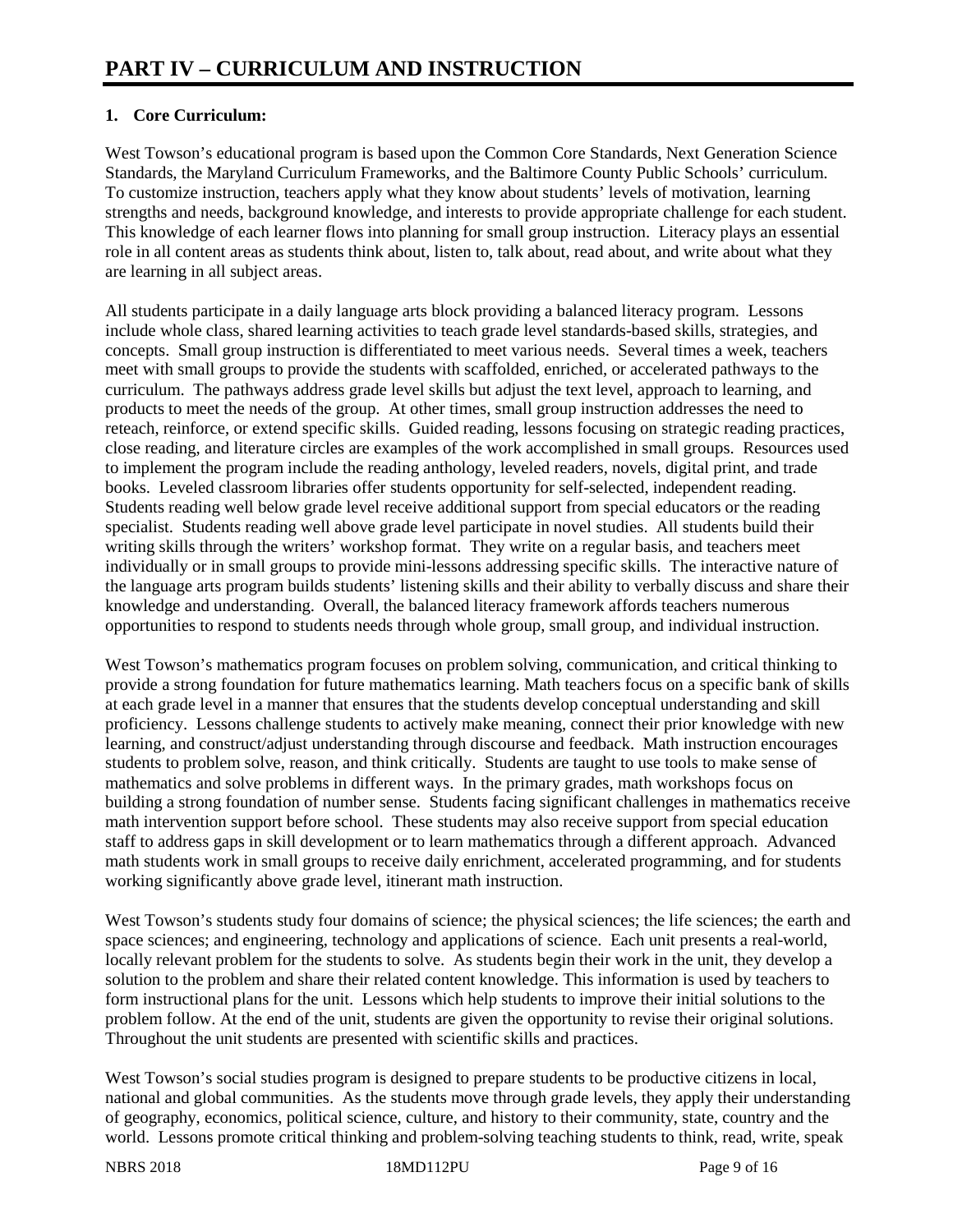and view like social scientists. Teachers supplement the curriculum with field trips, speakers, and research projects.

# **2. Other Curriculum Areas:**

The West Towson Elementary School community is resolute in the belief that students should leave elementary school with a strong foundation of knowledge, skills, and experience in all disciplines. This includes the special area subjects. Each week students in kindergarten through fifth grade participate in five fifty-minute periods of art, dance, library–media, vocal music, and physical education. In addition, fourth grade students receive instruction in exploratory music while fifth graders may choose to participate in instrumental music lessons. Health is taught by classroom teachers throughout the year. Technology instruction is provided in all disciplines. Fourth and fifth grade students receive direct instruction in Spanish once a week. Classroom teachers provide special area teachers with long range plans to strengthen the connection between special area subjects and classroom instruction.

Art flows out of the studio and onto surfaces throughout West Towson Elementary School. Environmental art created by students can be found on the sidewalk in front of the school. Walls are filled with the students' murals, paintings, drawings, and collages. Showcases display student sculptures and other creations. Students engage in learning to appreciate art, create using a variety of tools and materials, analyze and critique their work, and build understanding of art's historical and cultural influences. Field trips to local art museums provide opportunities for students to study artwork displayed. Fourth graders work with resident artists for a unit of study. Fifth graders conclude their study of drawing with an opportunity to sketch animals visiting from the Baltimore Zoo. The outstanding art program at West Towson earned the teacher the Novice Art Teacher of the Year award in 2017.

West Towson is one of four Baltimore County elementary schools offering dance as a special area subject. The focus of the program is three-fold, using dance to learn and reinforce concepts taught in the classroom, learning to be an audience member, and teaching children to use their bodies and movement to create. Students connect movement with literacy, dancing their way through stories, songs, and poems. Teaching content, such as the water cycle, through dance builds deep and rich understanding. Students also engage in the study of dance as an art, developing an appreciation of dancers, choreographers and others involved in this discipline. West Towson students perform during school events as well as in other venues. In 2017, the teacher received the Outstanding Leadership in Dance Education Award.

Enhancing learning in all disciplines, West Towson's Library Media program supports instruction in literacy, research, technology, and library science. Students build their knowledge of the organization of the library as they travel through elementary school. They learn to explore a variety of authors and literary genres, engage in meaningful research, evaluate books, and develop productive digital citizenship habits. Each week during library, in addition to borrowing library books, students engage in Maker Space activities, peruse primary and secondary sources, and learn to use a variety of technology tools for locating information and presenting their knowledge and understanding.

West Towson's music program is comprehensive, balanced, and sequential. The program offers students an appreciation of music and opportunities to perform and create. Students also build foundational skills and explore music from a variety of cultures. All intermediate grade students participate in the chorus which performs not only during the two annual music programs, but also at special school events including the Memorial Day Program. A spring choral program features the voices of students in the second and third grades. Nearly ninety percent of fifth graders choose to participate in West Towson's instrumental music program. Offering lessons in a wide variety of instruments, the teacher meets with students each week to build their skills and prepare them to be musicians in the band or orchestra.

The important roles that fitness and health play in the lives of the students are emphasized in the physical education and health programs at West Towson. During physical education class students develop locomotor, object control, fitness, and personal/social skills. Students engage in group and individual tasks involving games, dance and rhythm activities, rope jumping, ball handling, and gymnastics. Special programs such as Ballroom Dancing lessons, Whittle, Table Tennis, Turkey Trot, and the Heart Adventure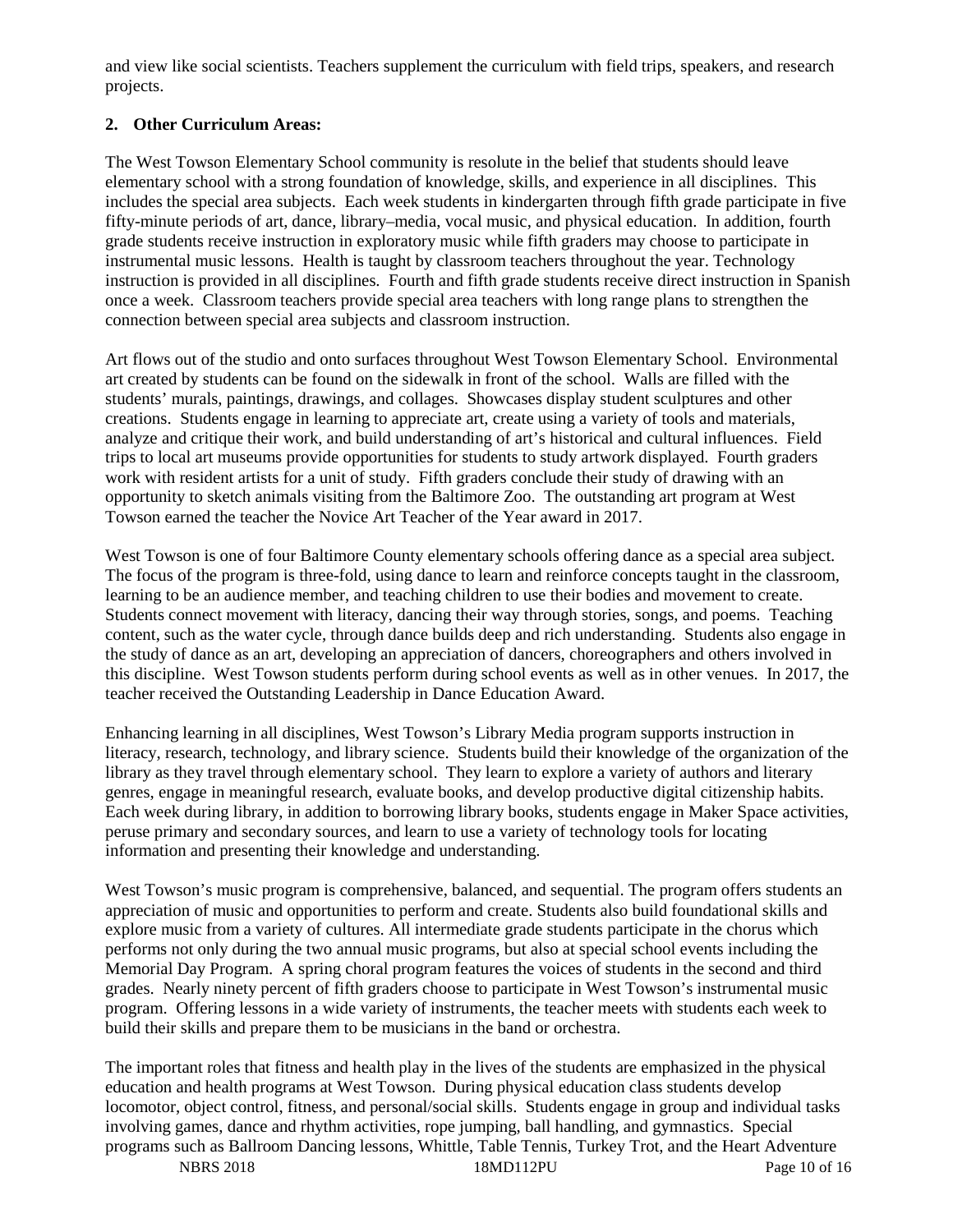offer the students engaging opportunities to apply the skills and knowledge learned in class.

In 2014, West Towson joined nine other elementary schools selected to pilot Baltimore County's Passport Program, a program introducing Spanish instruction at the elementary level. The blended program combines weekly face-to face instruction with an online self-paced component. Fourth graders receive instruction for 30 minutes each week, and fifth graders receive a weekly 50 minute period of instruction. Students in both grades engage in the online program for a total of 60 minutes a week. The knowledge and use of conversational Spanish has extended well beyond the intermediate grades. Throughout the day, students in all grade levels may be heard reciting the school's Code of Conduct, greeting one another, counting, or stating color words in Spanish.

## **3. Instructional Methods, Interventions, and Assessments:**

As knowledgeable and compassionate educators, West Towson teachers engage their students in meaningful and appropriately challenging instruction. Ongoing assessment plays an important role in planning and implementing this instruction. Information is collected before, during, and after teaching in order to direct instructional decisions, support customized lesson planning, and determine student growth and achievement. Each year, West Towson's Leadership Team develops and implements an assessment plan. The assessments on the plan include school system requirements as well as customized assessments aligned with the school's unique needs. This enables West Towson to monitor school improvement and to drive increased student achievement.

West Towson teachers meet for monthly CIA (Curriculum, Instruction, Assessment) meetings in grade or vertical teams. During the meetings, teachers use specially designed protocols to engage in data dialogues to review and analyze the results collected. Lagging and leading indicators are used to monitor student growth, achievement, and progress toward meeting standards and other grade-based expectations. Teacher leaders and administrators collaboratively facilitate these discussions to synthesize data from multiple sources including unit assessments, MAP and DIBELS assessments, teacher-made assessments, culminating activities, anecdotal records, and informal measures. After triangulating the data, teachers identify instructional methods and interventions to accelerate the learning of all students.

Lagging data is reviewed to determine student achievement after the teaching has been completed. West Towson teachers analyze data from the PARCC assessment to measure the knowledge, skills, and practices that students in grades 3-5 demonstrate related to grade level standards and expectations in reading and mathematics. Data gleaned from the assessment reveals performance trends of the school, grade levels, subgroups, and individuals.

The Measure of Academic Progress (MAP) assessment is administered at least twice a year to all students to determine student growth and achievement in reading and mathematics. West Towson has found this assessment especially valuable in monitoring and ensuring the growth of high performing students. Using the growth data provided, teachers can identify students working at or above grade level who are not making growth and adjust their instructional programs and or groupings to provide greater challenge. Teachers select resources and strategies including project-based learning tasks, complex texts, independent research, and grade acceleration to further engage these learners.

Using a variety of diagnostic assessments, teachers collect data to identify individual student strengths and needs. These assessments include i-Ready, Dreambox, reading records, Benchmark Assessments, exit tickets, and various informal measures to provide real-time data that help teachers understand the causes of learning struggles, the need for additional instruction or practice, and the importance of offering enrichment and extension opportunities.

Teachers apply their understanding of data to adjust their daily instruction in mathematics. To reflect the level of student learning during whole group instruction and related practice tasks, formative measures are employed. This information is used to provide flexible and differentiated small group instruction. Students who struggle with the skill may be presented with the new learning in a different manner. Students who have begun to grasp the concept will receive additional practice and feedback. Students showing strong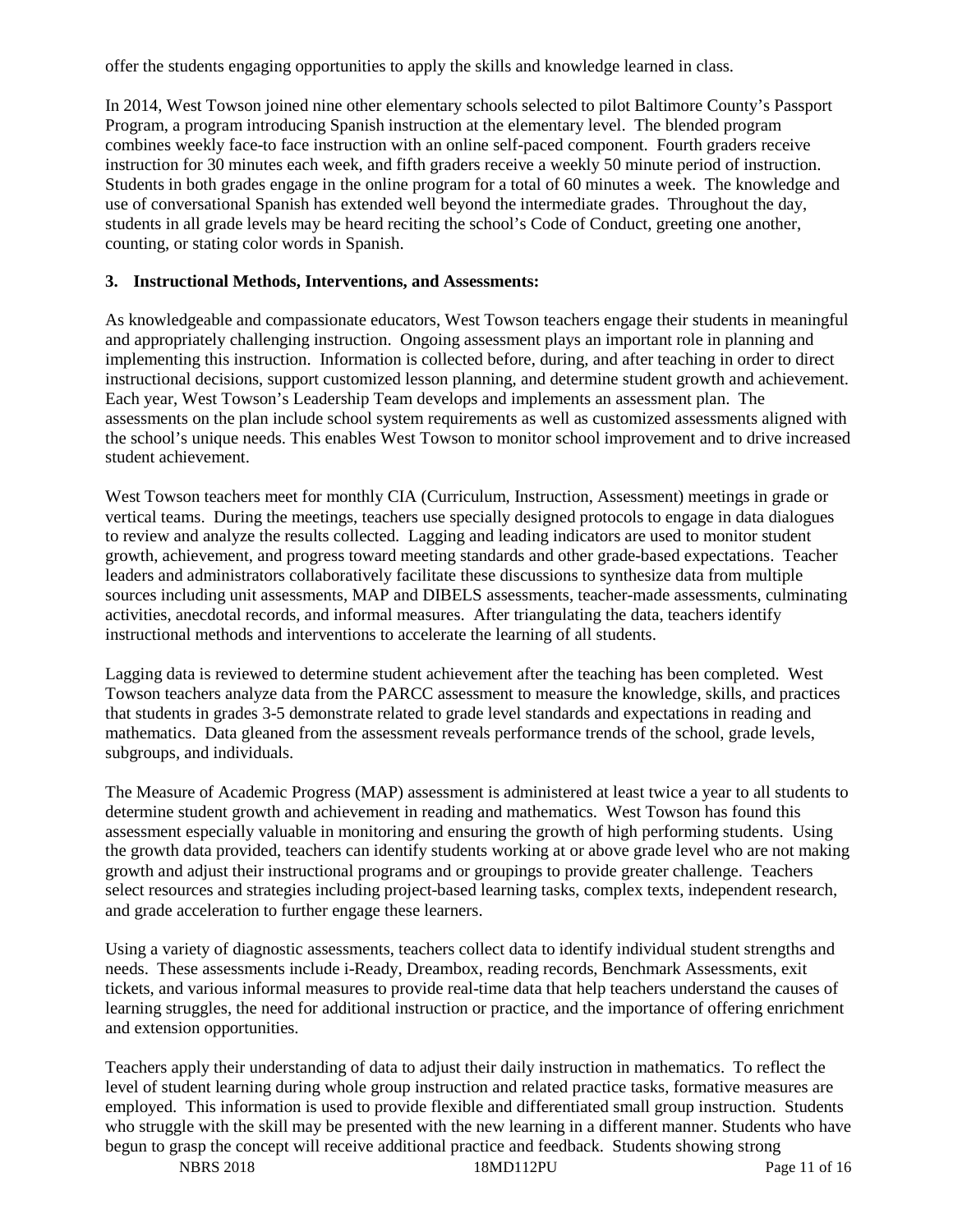understanding of the skill will engage in extension activities. Students with significant gaps in their math skill development are supported by resource teachers during math intervention sessions. These sessions preteach new skills, reteach prerequisite skills, and/or address individual students' math goals.

All students at West Towson receive a balanced literacy program to ensure their success as skilled readers and writers as they move into middle school. Teachers use diagnostic information collected to develop reading profiles of their students. Students are given significant time to read and write throughout each day. During the language arts block, students receive direct and explicit instruction preparing them to master grade level standards. They participate in multilevel, multimethod small group instruction to meet their needs in one or more of the literacy strands. Students also engage in meaningful independent work during the block; self-selecting books on their levels to read, responding to reading, practicing word work, and expanding their writing. Targeted intervention is provided by classroom teachers and resource staff to accelerate the progress of identified students. These interventions are customized to meet their specific needs and include research-based programs such as Systematic Instruction in Phoneme Awareness, Phonics, and Sight Words (SIPPS), Fundations, Wilson Reading System, LLI (Leveled Literacy Intervention), and Orton Gillingham.

A review of West Towson's subgroup performance reveals a small number of students in the subgroups with achievement gaps. All students in these subgroups are carefully monitored to ensure that they are receiving appropriate supports provided by classroom teachers, special educators, the reading specialist, and the ESOL teacher to accelerate their learning. Special education students are showing the greatest gap in both reading and math. In response, their performance is monitored monthly during the CIA meetings and the supports adjusted as needed.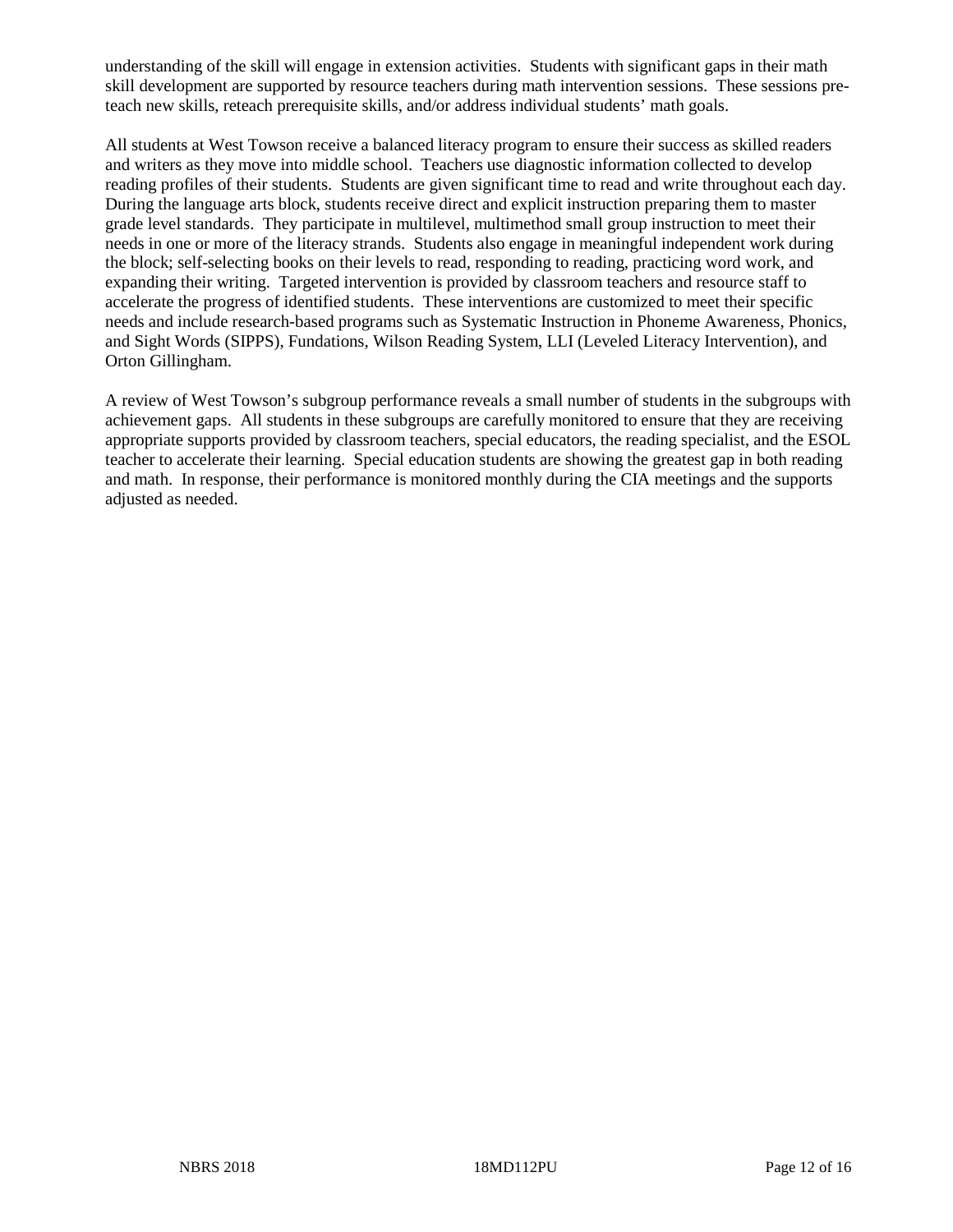## **1. School Climate/Culture:**

When entering West Towson, a visitor knows that this is a special place of learning. The school's mission is posted in the entrance vestibule, children's books fill a shelf next to student-sized chairs in the office, and student artwork is displayed behind the receptionist's desk. Hallways are filled with young artists' creations, young writers' stories, and the sounds of young musicians and dancers. It is immediately clear that this is a school community deeply committed to the students and their learning.

Classrooms at West Towson are alive with student centered learning. The learning spaces belong to the children, as noted by the birthday charts hanging in the rooms, student-created anchor charts posted on walls, the different seating and working area choices provided. Teachers create learning experiences that motivate their students to make meaningful connections to the information taught, accept ownership for learning, and actively participate in the teaching/learning process. The teaching staff know their students well and engage them in instruction that supports their learning styles and is differentiated to meet their various levels of performance. Lessons emphasize metacognition through facilitation of concrete learning experiences, collaborative discourse, and reflection.

Students strive to be "Wise Westies" by following the school's Code of Conduct and by putting forth their best effort. The adults in the building provide caring, warmth, and support; modeling polite and respectful interactions. Each morning on the announcements, the Character Crew, a group of student leaders, presents daily lessons on positive virtues and character traits. Teachers "catch" students demonstrating these traits, providing recognition to them through daily shout outs. The principal celebrates acts of kindness through her distribution of the Kindness Award. Each student receives a hand-written note from the administration on his or her report card providing either congratulations or encouragement as they progress toward their learning goals. The whole school gathers to celebrate the Black Saga Teams' successes, acknowledge students who have met the requirements of the Patriots and Defenders Programs, and announce West Towson's selection as a Maryland Blue Ribbon School.

West Towson's teachers work in an environment where they are valued, empowered, and supported. They are the backbone of TEAM WTES. Their successes are celebrated on the announcements, through Kudos in the staff bulletin, and the weekly Paw Award. The administration encourages and celebrates risk taking, creative problem-solving, and innovation. Teachers are provided with opportunities to participate in conversations that drive school improvement, procedures, and purchasing decisions. Teachers also provide input for hiring decisions. To foster communication, the principal maintains an open-door policy. She models vulnerability and embraces the possibility of failure as well as providing teachers with strategies for resilience, persistence, and growth. This supportive, trusting, and respectful working environment contributes to a highly motivated staff and strong school spirit.

## **2. Engaging Families and Community:**

School improvement and student achievement at West Towson benefit from strong and positive relations between the school staff, families, and members of the community. The school has an active PTA which supports school initiatives and facilitates parent involvement. Each month, the administration and staff liaisons meet to review progress on PTA and student achievement initiatives. PTA members serve on school committees with staff members providing both leadership and resources. These collaborations result in school wide programs such as Generations Day, cultural arts events, School Wellness Week, and the annual Taste-off.

Parents and community members volunteer in many capacities at West Towson. Residents from a local retirement home have served as mentors for students, meeting with them on a regular basis to support their learning. Parents, grandparents, and community members assist in many ways: working with students in classrooms, chaperoning field trips, creating instructional materials, helping in the office and cafeteria, shelving books in the library, and supervising the fourth graders running the school store. Parent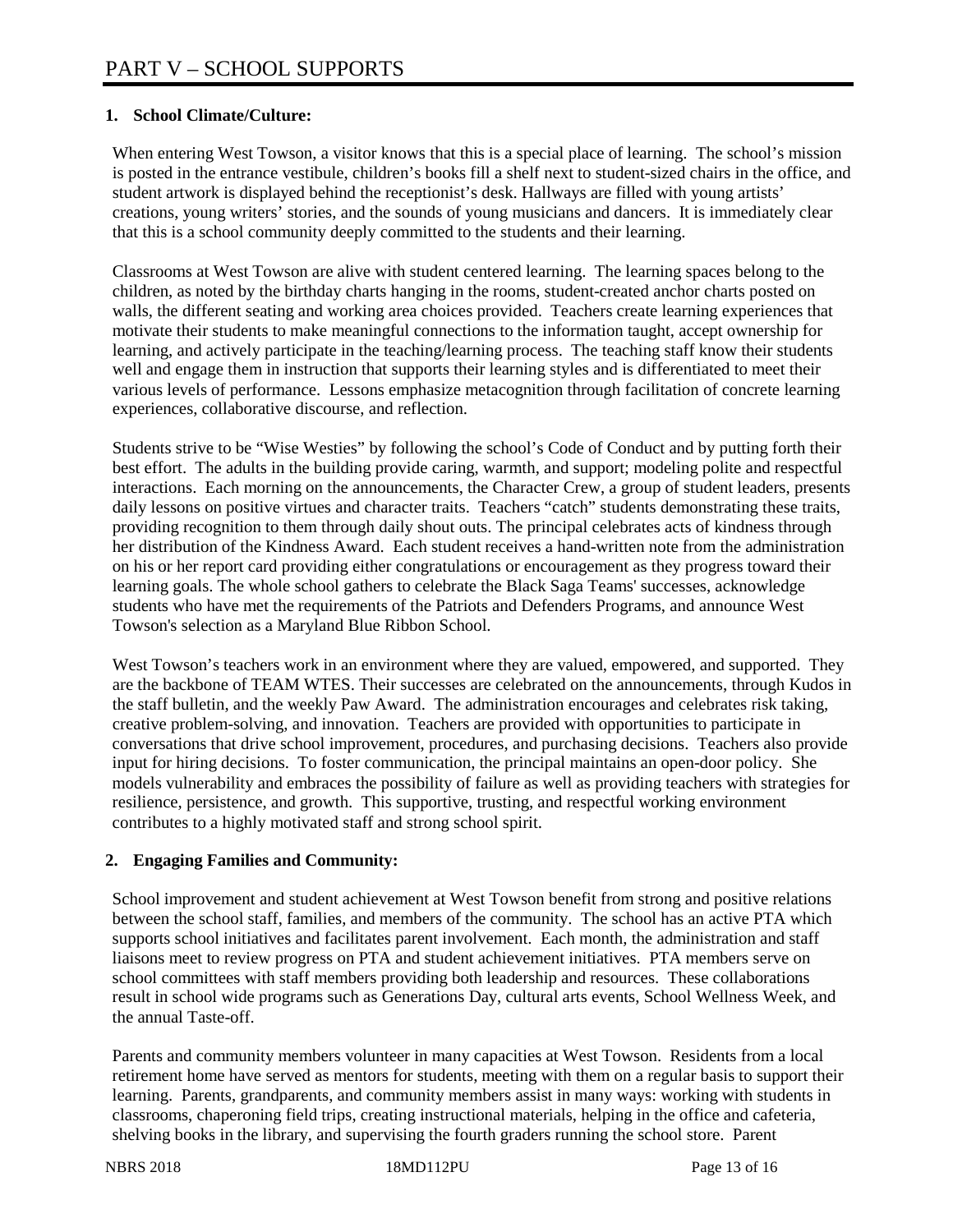volunteers coordinate the school's Patriots and Defenders Program, a program which enhances student learning about our country's geography, history, and government. Parent volunteers coordinate the annual Westy's Walk, a fund raiser which finances school initiatives including purchasing classroom seating and furniture to promote student-centered classrooms and refreshing the school's technology resources. Parent volunteers have been major players in the implementation of the school's environmental literacy program. For several years, parents directed the Greener Cleaner program, teaching the students to recycle and upcycle during their lunch periods. These volunteers have also been instrumental in working with teachers and students to create gardens and a salad table on the school's green roof.

West Towson has developed several important community partnerships. In 2012, the school became a Professional Development School working with the department of early childhood education at Towson University. The interns in kindergarten through grade three learn from and are supervised by highly effective teachers at West Towson. West Towson also partners with Greater Baltimore Medical Center, a local hospital, providing the school community with health fairs, after school exercise clubs, and other wellness resources.

The home/school connection is enhanced by West Towson's strong communication strategies. The PTA and school maintain websites, which are updated on a regular basis to keep families well-informed. The school generates a monthly newsletter sent home through email and uploaded to the website, containing calendars, information about upcoming events, and other school and community related items. The automated phone system provided through the school system is activated to inform and remind parents of important information. All West Towson classroom teachers send newsletters home on a regular basis; keeping parents informed about upcoming units of study, and school, grade, and class activities.

#### **3. Professional Development:**

Each year the administration, leadership team, and faculty at West Towson collaborate to create a professional development plan. The plan is multi-faceted as it includes system-wide as well as schoolbased initiatives aligned to the School Progress Plan. The school-based initiatives are selected after a careful analysis of school-wide data, leading to the identification of key actions for the year. In addition, the administrative team uses informal and formal observations, self-assessment processes, and needs assessment surveys to identify the needs of the faculty. Teacher goal setting in the beginning of each year also provides direction for personalized professional development and coaching. Professional development takes many different forms at West Towson. It is through grade level meetings, vertical team meetings, special education workshops, lesson studies, co-teaching, modeling within classrooms, observing coworkers, teacher led presentations, and/or book studies, that professional knowledge is shared by and with teachers.

The importance of knowing the students as learners is a top priority for the administration, faculty, and support staff at West Towson. The professional development provided for teachers is focused upon using the clear understanding of student learners to build teacher capacity for personalizing and customizing instruction. Monthly Curriculum, Instruction, and Assessment (CIA) meetings are designed to aid teachers in expanding their repertoire of highly effective instructional strategies. This year the need to improve the use of targeted small group instruction in English language arts was one of the school-based initiatives identified in the School Progress Plan. Teachers received training on the initiative during CIA meetings, followed by individual sessions with the reading specialist and instructional coach to identify each teacher's level of understanding and skill base. Additional instruction, modeling, and co-planning were then offered by the reading specialist and instructional coach.

Teachers recognize the power of collaboration to build their skills and practices. As a result, grade and content teams meet on a regular basis to plan and share their ideas and expertise with one another. Teachers and teacher leaders work together to "Backward Map" units of study to support the instructional staff in their efforts to customize their lessons to meet student needs. Teachers often initiate their own learning through coursework or other experiences. Their expertise is shared through presentations to the entire faculty or small groups. This year teacher-led presentations have covered various topics from Makerspace to Hands on Equations. Many teachers voluntarily take advantage of book studies and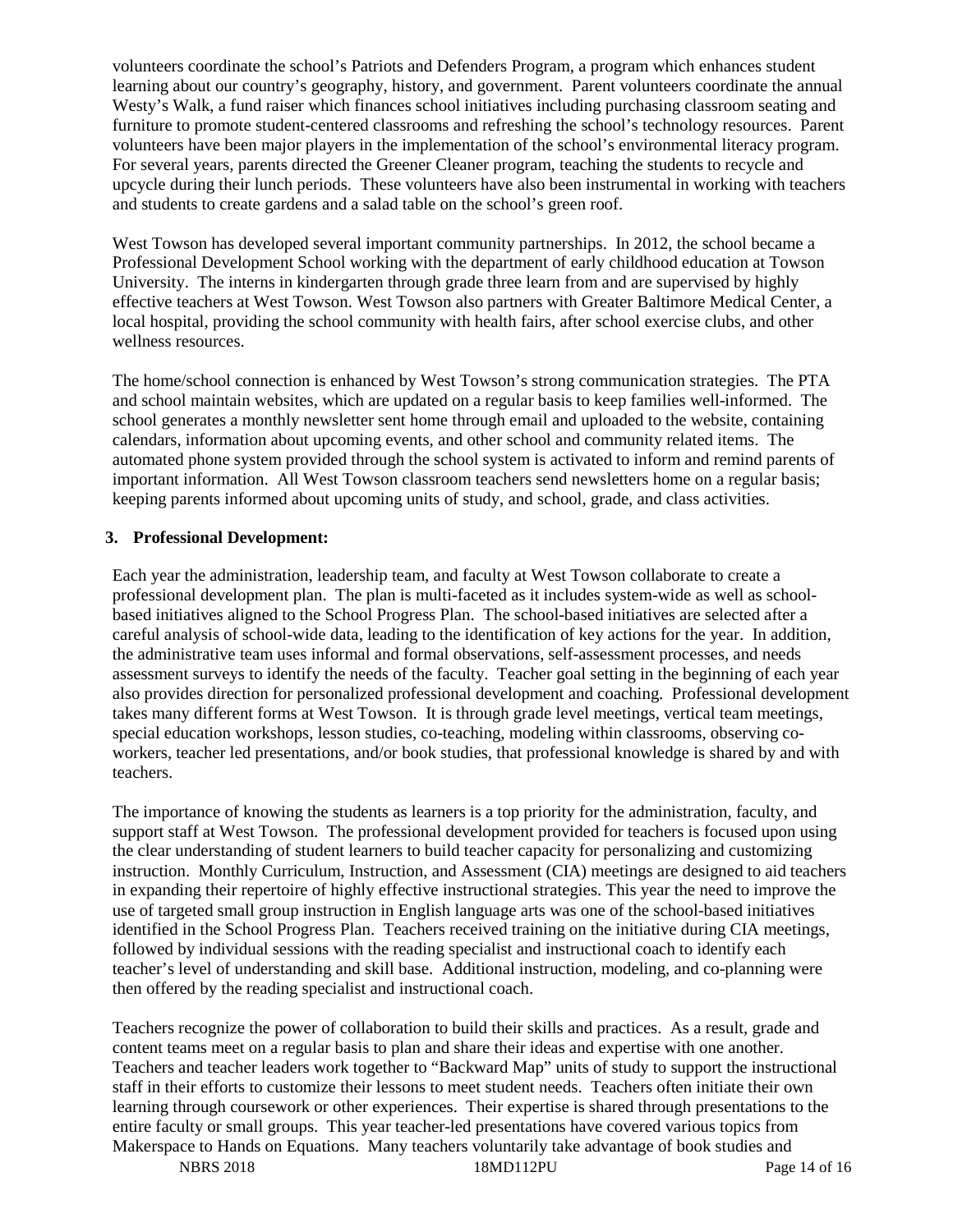technology mini-workshops offered.

At West Towson Elementary teachers, administrators, and support staff are learners as well as teachers. They seek opportunities to learn and grow in order to improve the students' achievement. The administrators and teachers collaborate to make adult learning a priority.

#### **4. School Leadership:**

During the summer of 2010, as West Towson prepared to open its doors to students, the faculty, staff, parents, and students gathered for a week of collaborative planning and team building. It was during those days that a shared belief system and a set of common goals came to life for West Towson., The belief system and goals continue to drive the important work in the school eight years later. This work is centered around the school's commitment to students and their learning. It is the responsibility of the school's leadership to ensure that this work is done well.

The role of the principal at West Towson is multifaceted. She understands the importance of creating a safe and secure learning environment for the students and staff. By overseeing a carefully prepared safety plan, scheduling regular practice drills to ensure familiarity with the protocols, and monitoring visitor procedures, she provides a sense of security throughout the building. The principal believes that positive relationships form the foundation of a school. Therefore, she serves as an advocate for the students, teachers, and families. She knows the students and meets with them to deliver additional instruction, to comfort and support, and to monitor growth and achievement. She makes sure that she is accessible to families and staff members. She values and supports the important role that each member of the staff plays in the school, reaching out to each to develop trusting relationships. The most important, impactful, and rewarding role of the principal is that of instructional leader. Her zeal for teaching and learning is clearly visible to the staff, students, and families. She models high expectations, optimism, risk taking, challenging the status quo, and persistence in meeting the needs of all students. The principal remains true to her passion and the belief that education can and will make an important difference in the lives of her students.

Shared leadership is an important part of the culture at West Towson. Teachers demonstrating positive leadership skills serve as grade or team chairs, members of the Leadership Corp and Math Cadre, and committee chairs. Input and suggestions for decision making are actively sought and valued. Over the years, teachers and staff have led efforts to become a Maryland Green School, A Healthy Generations School, a Passport School, and a professional development school. They have also reached out to partner with a neighboring special education school for cultural events, recycling activities, and safety initiatives. Staff members accepting or initiating leadership roles and greater responsibility are recognized and celebrated. At West Towson, growing leaders is seen as an essential part of planning for the future of education.